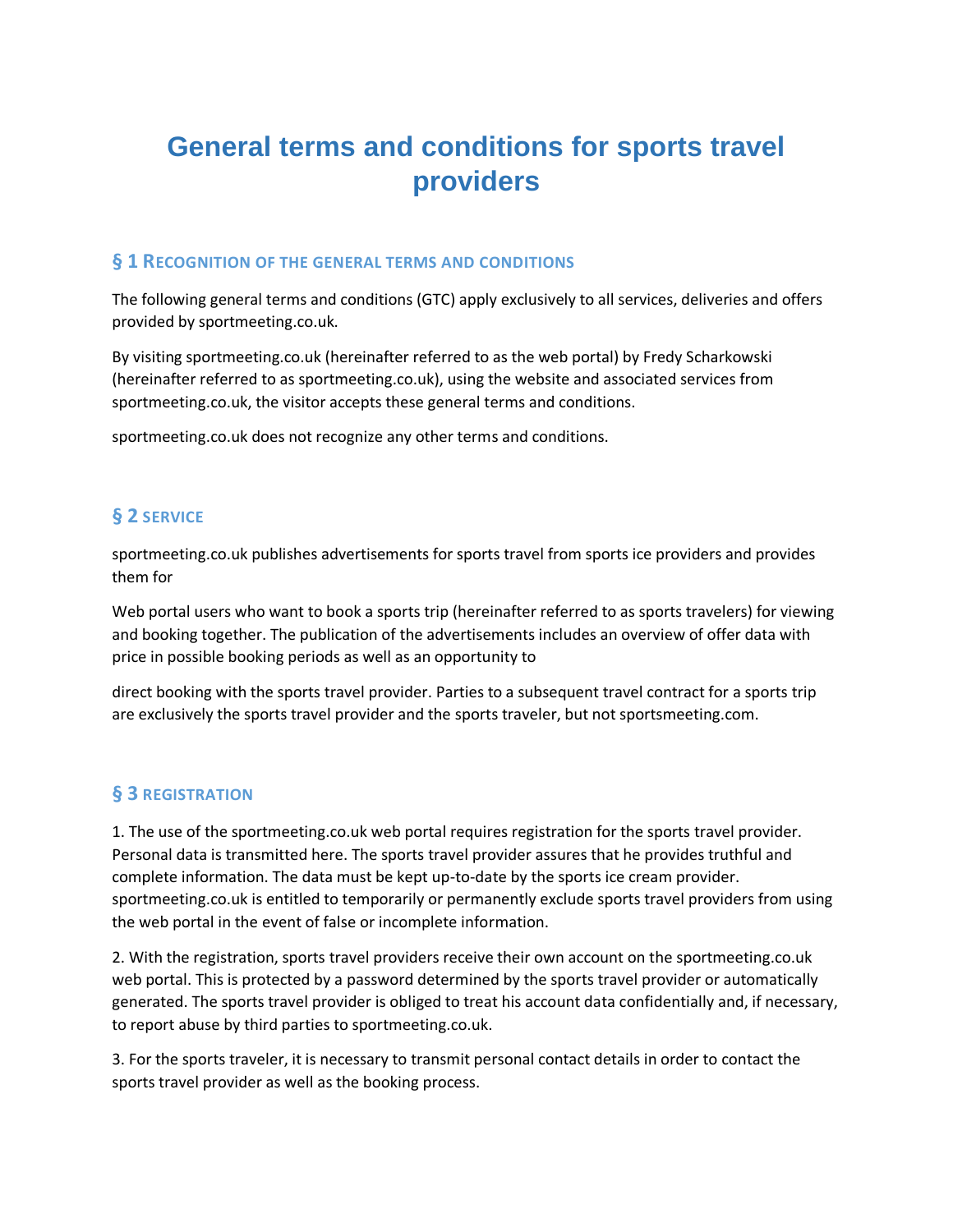4. At the same time, the sports traveler agrees that after a booking has been sent, a free registration will take place and a sports traveler account will be created in which the sports traveler can manage his personal inquiries, the wish list and his profile.

## **§ 4 ADVERTISEMENTS AND PRICES**

1. Sports travel providers are able to advertise sports travel to sports travelers via the sportmeeting.co.uk web portal. The sports travel provider has to pay a fee to sportmeeting.co.uk for the advertisement. The marketing fee is 10% of the total booked travel price (see § 6). The sports travel provider can per advertisement

Set descriptions and images of a sports trip (accommodation + sports services) as well as prices in EURO (€) for accommodation and sports services in variable travel times. The sports travel provider assures that the descriptions and images as well as other submitted material are free of third party rights, in particular copyrights and trademarks. Furthermore, the sports travel provider assures that neither the descriptions, the images nor any other submitted material contain criminal content, pornography or coarse language. The sports travel provider or publisher is responsible for the content of the descriptions and images.

2. sportmeeting.co.uk is entitled to shorten, summarize or not publish the submitted materials such as images or descriptions.

Furthermore, due to the necessary compression, color losses or display deviations in size or ratio can occur in the image. The sports travel provider hereby agrees.

3. The sports travel provider grants sportmeetings.com a non-exclusive, sub licensable, free, transferable, worldwide license for the use of any content of the advertisement published by the sports travel provider on the web portal. This license ends when the sports travel provider deletes the published content individually (proportionally with regard to the removed content) or the entire advertisement from the web portal sportmeeting.co.uk or the contractual relationship ends.

4. The payment modalities are based on the respectively valid conditions of sportmeeting.co.uk and can be found on the web portal.

5. The sports traveler incurs no costs for using the web portal.

## **§ 5 CONCLUSION OF CONTRACT**

1. By submitting an advertisement to sportmeeting.co.uk, the

Sports travel provider sportmeeting.co.uk an offer to advertise a holiday accommodation. The contract comes either through approval from sportmeeting.co.uk or through The advertisement was published on the sportmeeting.co.uk web portal. sportmeeting.co.uk is entitled to reject advertisements without giving reasons.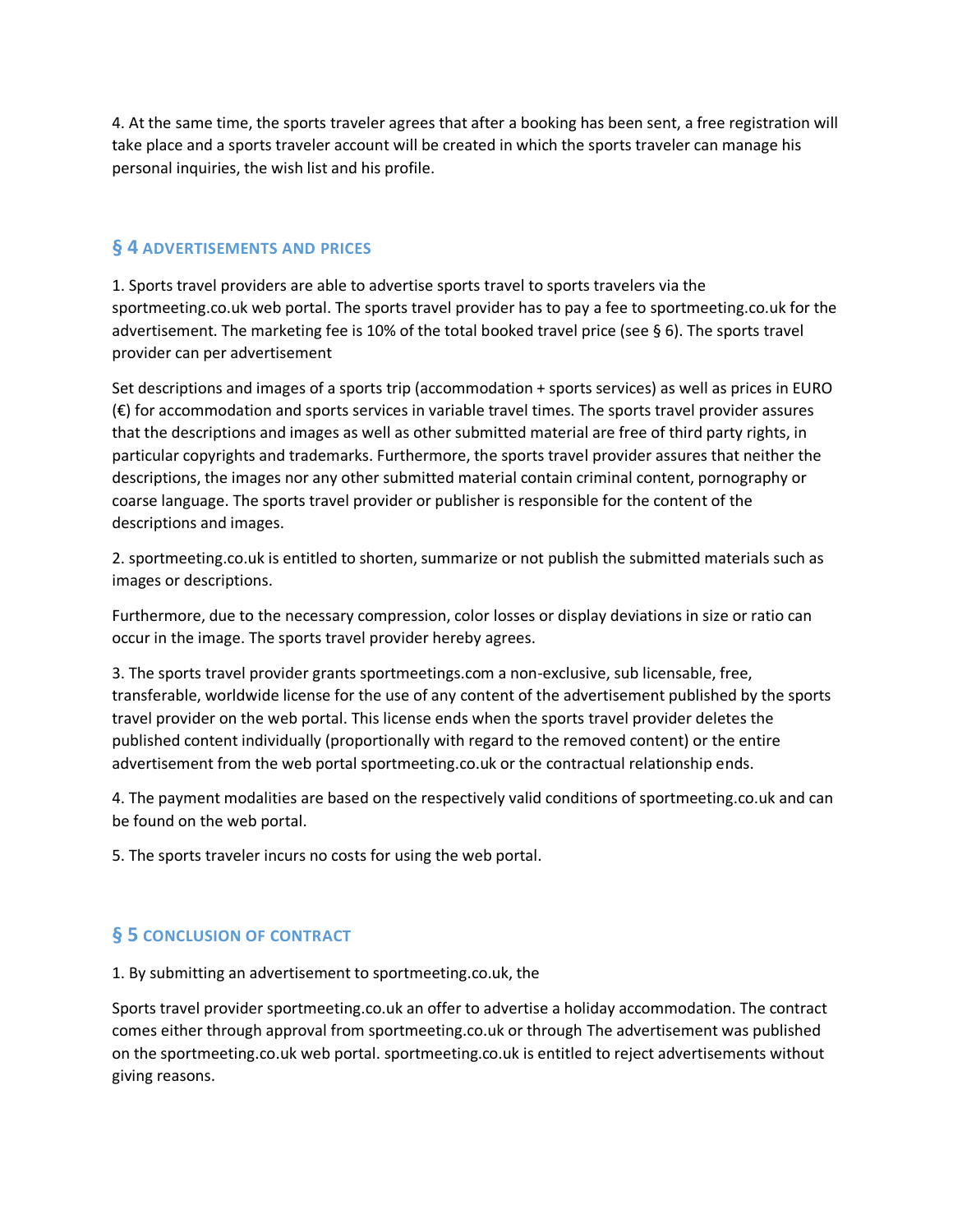2. The duration of the contract is based on the respectively valid conditions of sportsmeeting.com.

3. sportmeeting.co.uk is entitled to remove the sports travel provider's advertisement from the offer if circumstances become known which make further advertisement unreasonable for sportmeeting.co.uk. This is particularly the case if well-founded complaints from sports travelers about the sports trip become known. If the circumstances can be canceled, the sports travel provider can request that the advertisement be re-uploaded. The sports travel provider must provide evidence of the storage. The interruption of the advertisement constitutes neither an extension of the duration of the advertisement nor a claim for payment.

## **§ 6 MARKETING FEES & BOOKING PROCESS**

1. The marketing fee is 10% of the booked travel price.

2. After a binding booking, the traveler receives a travel confirmation from sportmeeting.co.uk with the travel price. sportmeeting.co.uk charges the sports traveler a down payment of 10% of the travel price, which is due immediately.

3. After a binding booking, the sports travel provider receives a travel confirmation from sportmeeting.co.uk with the travel price, the booking details with the booked travel services and the contact details of the sports traveler (s). The sports travel provider sends the sports traveler his

 Invoice with its terms and conditions. The sports traveler has to pay the remaining 90% of the travel price to the sports travel provider. The sports travel provider coordinates with the sports traveler the necessary dates and modalities of the booked sports services (courses, green fees,

Equipment, applications).

4. The sports travel provider will immediately inform sportmeeting.co.uk of any disruption to this process.

#### **§ 7 LIABILITY AND INDEMNIFICATION**

1. sportmeeting.co.uk is not liable for damage or other claims arising from the contractual relationship between the sports travel provider and the sports traveler. sportmeeting.co.uk will not

Contractual partner in the contract between the sports travel provider and the sports traveler. the

Sportmeeting.co.uk's activity is limited to the publication of advertisements.

2. Under the contractual relationship with sportmeeting.co.uk, sportmeeting.co.uk is only liable for damage from slightly negligent breach of duty for the foreseeable average damage typical for the contract. The liability for vicarious agents and legal representatives of sportsmeeting.com applies accordingly. If the contractual partner is an entrepreneur within the meaning of § 14 BGB,